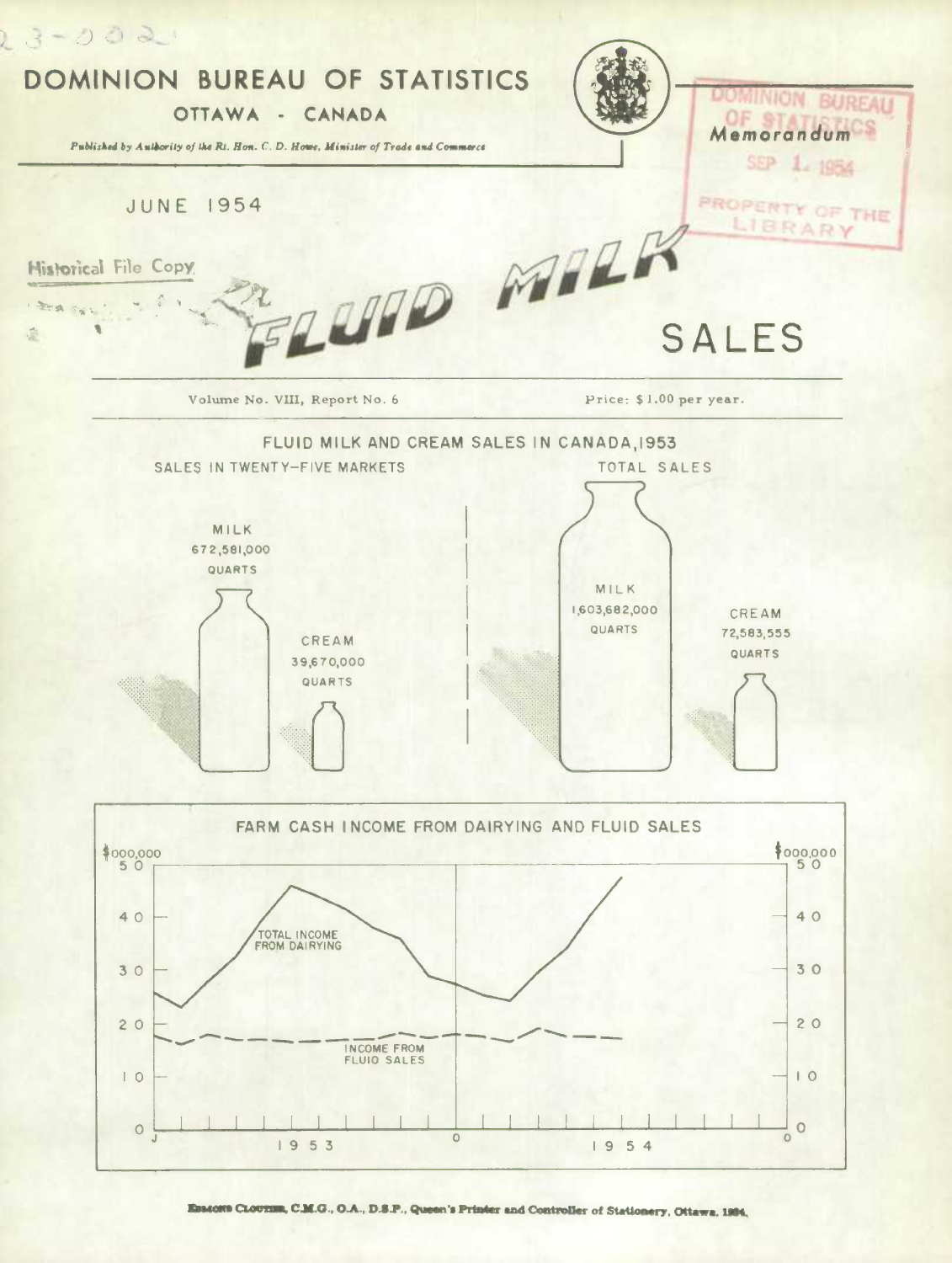## Table 1 - Fluid Sales in Twenty-Five Markets in Canada

June and January-June, 1954, with Comparisons Shown in Per Cent of 1953

|                                                                                                                          | Milk                                                                      |                                                            |                                                                                     |                                                             |                                                                                | Uream                                                    |                                                              |                                                              |                                                                               |
|--------------------------------------------------------------------------------------------------------------------------|---------------------------------------------------------------------------|------------------------------------------------------------|-------------------------------------------------------------------------------------|-------------------------------------------------------------|--------------------------------------------------------------------------------|----------------------------------------------------------|--------------------------------------------------------------|--------------------------------------------------------------|-------------------------------------------------------------------------------|
|                                                                                                                          | June                                                                      |                                                            | Jan.-June                                                                           |                                                             | June                                                                           |                                                          | Jan.-June                                                    |                                                              | June                                                                          |
| Warkets<br>Within Economic<br>Division                                                                                   | Sales<br>in<br><b>Juarts</b>                                              | $\frac{d}{d}$<br>of<br>1953                                | Sales<br>in<br>uarts 1953<br>'000 Qt.                                               | $\frac{1}{2}$<br>Of                                         | <b>Sales</b><br>in<br>B.F.<br>'000 Lb.                                         | $\frac{1}{\sqrt{2}}$<br>$-10$<br>1953<br>%               | Sales<br>in<br>B F.<br>'000 Lb.                              | $\frac{1}{2}$<br>$\circ$ f<br>1953<br>$\frac{1}{10}$         | Per<br>Cent<br>F <sub>5</sub><br>%                                            |
| Maritime Provinces                                                                                                       | 1000 Qt.                                                                  | Ł                                                          |                                                                                     | $\frac{\partial f}{\partial \phi}$                          |                                                                                |                                                          |                                                              |                                                              |                                                                               |
| Charlottetown<br>Halifax<br>Sydney<br>Saint John<br>Moncton                                                              | 209<br>1,493<br>384<br>828<br>485                                         | 99<br>108<br>101<br>102<br>109                             | 1,273<br>3,842<br>5,102<br>4,890<br>2,872                                           | 98<br>105<br>99<br>100<br>107                               | 4<br>25<br>9<br>11<br>7                                                        | 101<br>114<br>84<br>84<br>93                             | 22<br>135<br>50<br>66<br>33                                  | 98<br>106<br>103<br>100<br>100                               | 12.78<br>14.90<br>29.90<br>32.38<br>31.15                                     |
| Central Provinces                                                                                                        |                                                                           |                                                            |                                                                                     |                                                             |                                                                                |                                                          |                                                              |                                                              |                                                                               |
| wontreal<br>Quebec-Levis<br>Sherbrooke<br>Three nivers<br>Ottawa-Hull<br>Toronto<br>Hamilton<br>Windsor<br>Ft.Wm.-Pt.Ar. | 13,960<br>2,545<br>613<br>618<br>2,787<br>11,666<br>2,740<br>2,001<br>865 | 100<br>97<br>103<br>102<br>103<br>108<br>106<br>101<br>105 | 85,130<br>15,452<br>3,870<br>3,735<br>16,987<br>69,920<br>16,099<br>11,572<br>5,076 | 101<br>100<br>111<br>103<br>104<br>106<br>105<br>102<br>104 | 302<br>29<br>$\delta$<br>9<br>51<br>229<br>36<br>27<br>10                      | 94<br>35<br>101<br>105<br>100<br>104<br>104<br>88<br>105 | 1,791<br>156<br>49<br>54<br>302<br>1,406<br>213<br>162<br>64 | 97<br>91<br>109<br>107<br>103<br>$103 -$<br>102<br>99<br>114 | 17.62<br>16.66<br>21.60<br>24.21<br>19.49<br>15.52<br>19.00<br>15.40<br>19.81 |
| Prairie Provinces                                                                                                        |                                                                           |                                                            |                                                                                     |                                                             |                                                                                |                                                          |                                                              |                                                              |                                                                               |
| Winnipeg<br>hegina<br>Moose Jaw<br>Saskatoon<br>Swift Cur.-York'n<br>Edmonton<br>Calgary<br>Leth.-wed. Hat               | 3,859<br>308<br>290<br>827<br>171<br>2,066<br>1,588<br>361                | 108<br>110<br>109<br>110<br>111<br>109<br>107<br>106       | 22,352<br>4,304<br>1,727<br>5,058<br>1,038<br>12,224<br>9,398<br>2, 143             | 105<br>109<br>108<br>109<br>108<br>108<br>107<br>106        | 110<br>21<br>$\ddot{\circ}$<br>16<br>$\frac{1}{4}$<br>53<br>41<br>$\mathbf{g}$ | 100<br>107<br>98<br>104<br>92<br>101<br>102<br>97        | 665<br>131<br>37<br>100<br>27<br>319<br>241<br>52            | 99<br>104<br>101<br>104<br>99<br>102<br>102<br>97            | 12, 21<br>12.35<br>11.74<br>12.87<br>19.47<br>12.15<br>12.43<br>12.56         |
| British Columbia                                                                                                         |                                                                           |                                                            |                                                                                     |                                                             |                                                                                |                                                          |                                                              |                                                              |                                                                               |
| Vancouver<br>Victoria<br>Nanaimo                                                                                         | 5,187<br>915<br>128                                                       | 106<br>103<br>96                                           | 30,862<br>5,523<br>797                                                              | 105<br>102<br>99                                            | 134<br>22<br>$\overline{c}$                                                    | 93<br>94.<br>82                                          | 773<br>115<br>11                                             | 100<br>99<br>39                                              | 11.78<br>13.85<br>14.97                                                       |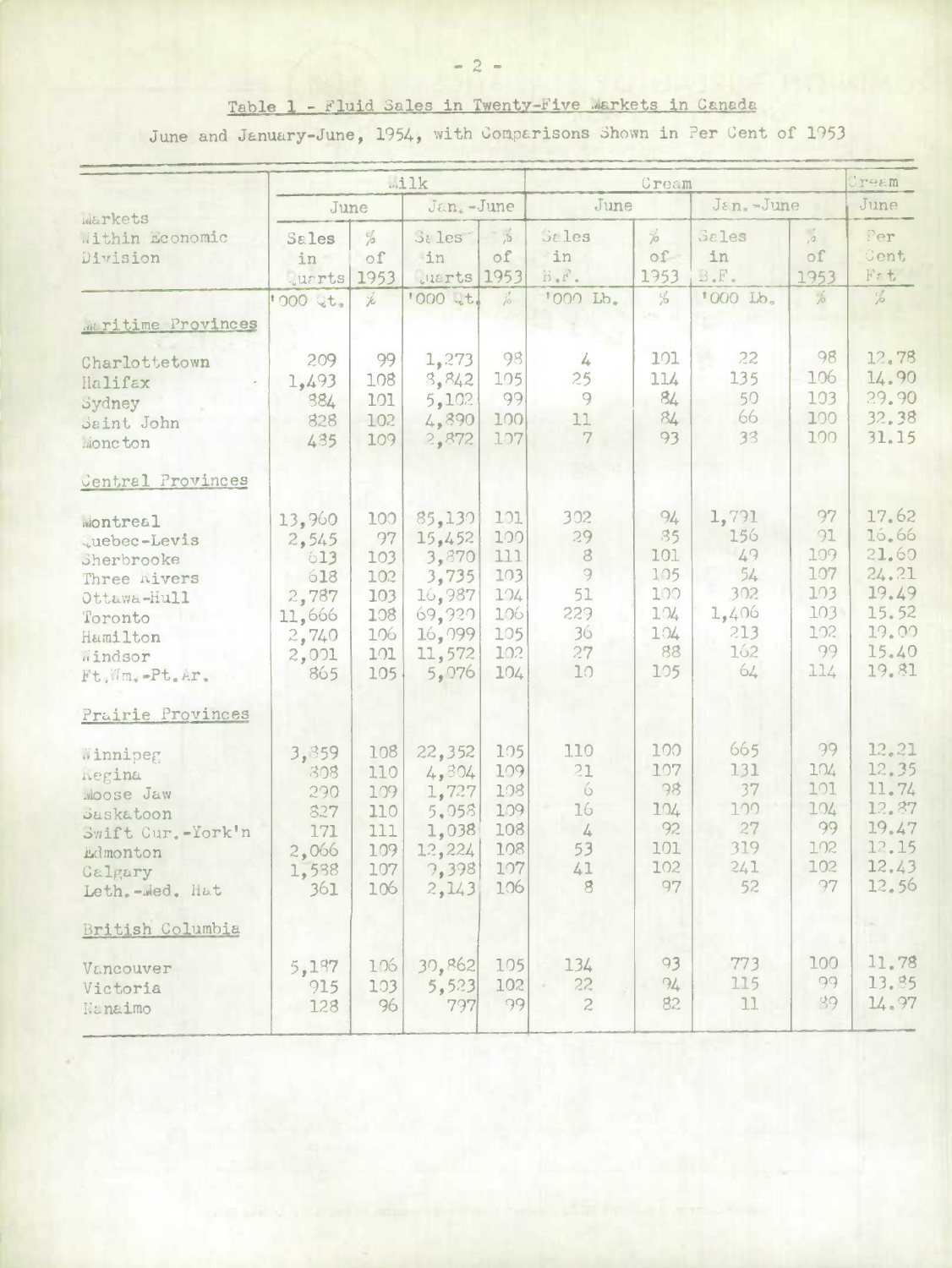## Table II - Estimated Fluid Milk and Cream Sales\*

| rovince                                                                                                                           | (A) Fluid Milk Sales-In quarts                                                                     |                                                                       |                                                                                                     | (B) Fluid Cream Sales-In B.F.                                     |                                                                    |                                                              |                                                                              |                                                                |
|-----------------------------------------------------------------------------------------------------------------------------------|----------------------------------------------------------------------------------------------------|-----------------------------------------------------------------------|-----------------------------------------------------------------------------------------------------|-------------------------------------------------------------------|--------------------------------------------------------------------|--------------------------------------------------------------|------------------------------------------------------------------------------|----------------------------------------------------------------|
|                                                                                                                                   |                                                                                                    | June                                                                  | January-June                                                                                        |                                                                   | June                                                               |                                                              | January-June                                                                 |                                                                |
|                                                                                                                                   | Sales<br>in<br><b>Quarts</b>                                                                       | $\frac{\partial f}{\partial x}$<br>$\circ$ f<br>1953                  | Sales<br>in<br>quarts                                                                               | $\frac{1}{\sqrt{2}}$<br>$\circ$ f<br>1953                         | <b>Sales</b><br>in<br>B F.                                         | $\frac{d}{d\theta}$<br>0 <sup>f</sup><br>1953                | <b>Sales</b><br>in<br>$B \bullet F \bullet$                                  | $\frac{1}{10}$<br>$\circ$ f<br>1953                            |
|                                                                                                                                   | 1000 Qt.                                                                                           | $\%$                                                                  | $1000$ it.                                                                                          | $\frac{7}{10}$                                                    | '000 Lb.                                                           | $\%$                                                         | '000 Lb.                                                                     | $\frac{d}{d}$                                                  |
| anada<br>rince Edward Is.<br>ova Scotia<br>ew Brunswick<br>uebec<br>ntario<br>anitoba<br>askatchewan<br>lberta<br>ritish Golumbia | 132,262<br>722<br>4,849<br>4,241<br>49,112<br>45,544<br>5,121<br>6,374<br>$\sim$<br>6,653<br>9,641 | 103<br>$94 -$<br>105<br>105<br>100<br>104<br>101<br>109<br>106<br>104 | 819,244<br>4,471<br>28,379<br>25,086<br>311,463<br>283,456<br>32,369<br>33, 124<br>39,627<br>55,769 | 103<br>97<br>103<br>104<br>101<br>104<br>103<br>108<br>106<br>104 | 2,481<br>12<br>71.<br>59<br>929<br>702<br>145<br>120<br>210<br>230 | 95<br>92<br>107<br>92<br>92<br>95<br>101<br>104<br>101<br>92 | 14,756<br>69<br>384<br>346<br>5,381<br>4,413<br>861<br>798<br>1,111<br>1,393 | 99<br>93<br>106<br>103<br>97<br>99<br>100<br>103<br>102<br>99. |
|                                                                                                                                   |                                                                                                    |                                                                       |                                                                                                     |                                                                   |                                                                    |                                                              |                                                                              |                                                                |

Canada, by Provinces, June and January-June, 1954 with Comparisons shown in per cent of 1953

(C) Fluid Milk, Fluid Gream and Total Fluid Sales, Expressed in Pounds of Milk

|                                                                                                                                                    | <b>Milk</b><br>June                                                                                      |                                                                   | Cream                                                                                   |                                                              | Fluid Sales                                                                                         |                                                           |                                                                                                               |                                                                   |  |
|----------------------------------------------------------------------------------------------------------------------------------------------------|----------------------------------------------------------------------------------------------------------|-------------------------------------------------------------------|-----------------------------------------------------------------------------------------|--------------------------------------------------------------|-----------------------------------------------------------------------------------------------------|-----------------------------------------------------------|---------------------------------------------------------------------------------------------------------------|-------------------------------------------------------------------|--|
|                                                                                                                                                    |                                                                                                          |                                                                   | $J$ une                                                                                 |                                                              | June                                                                                                |                                                           | January-June                                                                                                  |                                                                   |  |
| Province                                                                                                                                           | Sales<br>in.<br>Lb.                                                                                      | $\frac{1}{10}$<br>$\Omega$<br>1953                                | $5r$ les<br>in<br>$Lb_{-}$                                                              | $\frac{d}{d\theta}$<br>of<br>1953                            | <b>Sales</b><br>in<br>$Lb$ .                                                                        | $\frac{1}{6}$<br>$\circ$ f<br>1953                        | $5r$ les<br>in<br>$Lb$ .                                                                                      | $\frac{1}{10}$<br>of<br>1953                                      |  |
|                                                                                                                                                    | '000 Lb.                                                                                                 | $\frac{1}{\beta}$                                                 | '000 Lb.                                                                                | $\mathcal{L}$                                                | '000 Lb.                                                                                            | $\frac{c}{\beta}$                                         | '000 Lb.                                                                                                      | $\frac{1}{10}$                                                    |  |
| Canada<br>Prince <i>Edward</i> Is.<br>Nova Scotia<br>Hew Brunswick<br>.uebec<br>Ontario<br>manitoba<br>Saskatchewan<br>Alberta<br>British Columbia | 341, 234<br>$-1, 363$<br>12,510<br>10,941<br>126.709<br>117,504<br>13,212<br>16,444<br>17,177<br>24, 374 | 103<br>94<br>105<br>105<br>100<br>104<br>101<br>109<br>106<br>104 | 70,740<br>335<br>1,930<br>1,534<br>26,540<br>20,346<br>4,075<br>3,594<br>5,938<br>6,448 | 95<br>92<br>107<br>92<br>92<br>95<br>101<br>104<br>101<br>92 | 411,974<br>2,198<br>14,440<br>12,475<br>153, 249<br>137,850<br>17,287<br>20,038<br>23,115<br>31,322 | 95<br>105<br>104<br>99<br>103<br>101<br>108<br>104<br>102 | 102 2,532,558<br>13,452<br>84,548<br>73.677<br>957,309<br>857,655<br>107,732<br>121,664<br>133,701<br>182.820 | 103<br>97<br>104<br>104<br>101<br>104<br>102<br>107<br>105<br>103 |  |

Estimates are based on reports from 177 markets of Canada which represent in the aggregate 59.2 per cent of the estimated milk sales and 60.3 per cent of the estimated cream sales. The number of markets are shown as follows: P.E.I., 6; N.S., 19; N.B., 17; lue., 19; Ont., 33; Man., 12; Sask., 23; Alta., 28; B.C., 20.

5503-501  $31 - 8 - 54$ 

ENE OF ENDO | D

Issued, Tuesday, August 31, 1954. 575 Copies